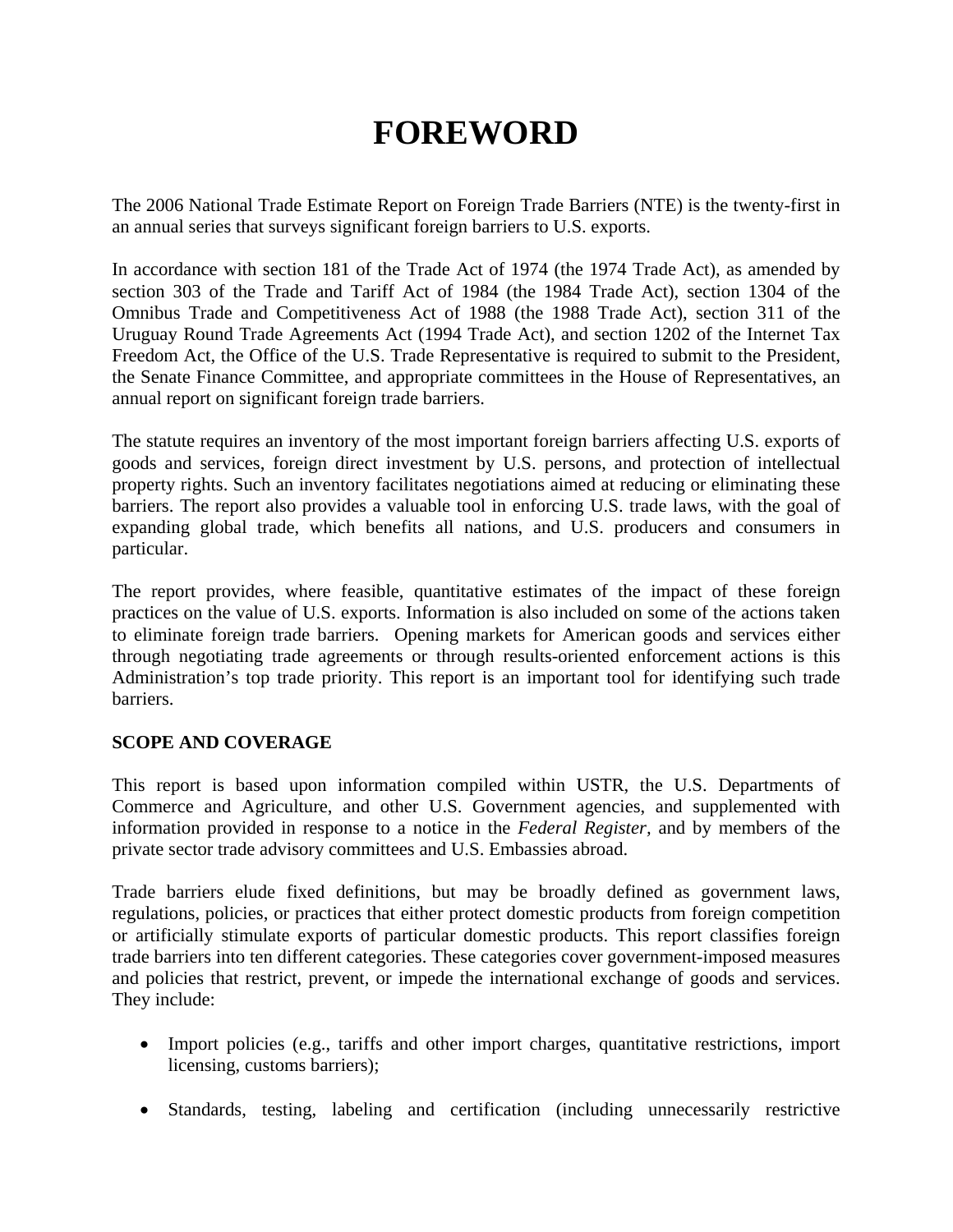application of sanitary and phytosanitary standards and environmental measures, and refusal to accept U.S. manufacturers' self-certification of conformance to foreign product standards);

- Government procurement (e.g., buy national policies and closed bidding);
- Export subsidies (e.g., export financing on preferential terms and agricultural export subsidies that displace U.S. exports in third country markets);
- Lack of intellectual property protection (e.g., inadequate patent, copyright, and trademark regimes);
- Services barriers (e.g., limits on the range of financial services offered by foreign f[i](#page-5-0)nancial institutions,<sup>i</sup> regulation of international data flows, and restrictions on the use of foreign data processing);
- Investment barriers (e.g., limitations on foreign equity participation and on access to foreign government-funded research and development (R&D) programs, local content and export performance requirements, and restrictions on transferring earnings and capital);
- Anticompetitive practices with trade effects tolerated by foreign governments (including anticompetitive activities of both state-owned and private firms that apply to services or to goods and that restrict the sale of U.S. products to any firm, not just to foreign firms that perpetuate the practices);
- Trade restrictions affecting electronic commerce (e.g., tariff and nontariff measures, burdensome and discriminatory regulations and standards, and discriminatory taxation); and
- Other barriers (barriers that encompass more than one category, e.g., bribery and corruption, $<sup>2</sup>$  $<sup>2</sup>$  $<sup>2</sup>$  or that affect a single sector).</sup>

The NTE covers significant barriers, whether they are consistent or inconsistent with international trading rules. Many barriers to U.S. exports are consistent with existing international trade agreements. Tariffs, for example, are an accepted method of protection under the General Agreement on Tariffs and Trade (GATT). Even a very high tariff does not violate international rules unless a country has made a bound commitment not to exceed a specified rate. On the other hand, where measures are not consistent with international rules, they are actionable under U.S. trade law and through the World Trade Organization (WTO).

This report discusses the largest export markets for the United States, including: 58 nations, the European Union, Taiwan, Hong Kong, the Southern African Customs Union and one regional body. Some countries were excluded from this report due primarily to the relatively small size of their markets or the absence of major trade complaints from representatives of U.S. goods and services sectors. However, the omission of particular countries and barriers does not imply that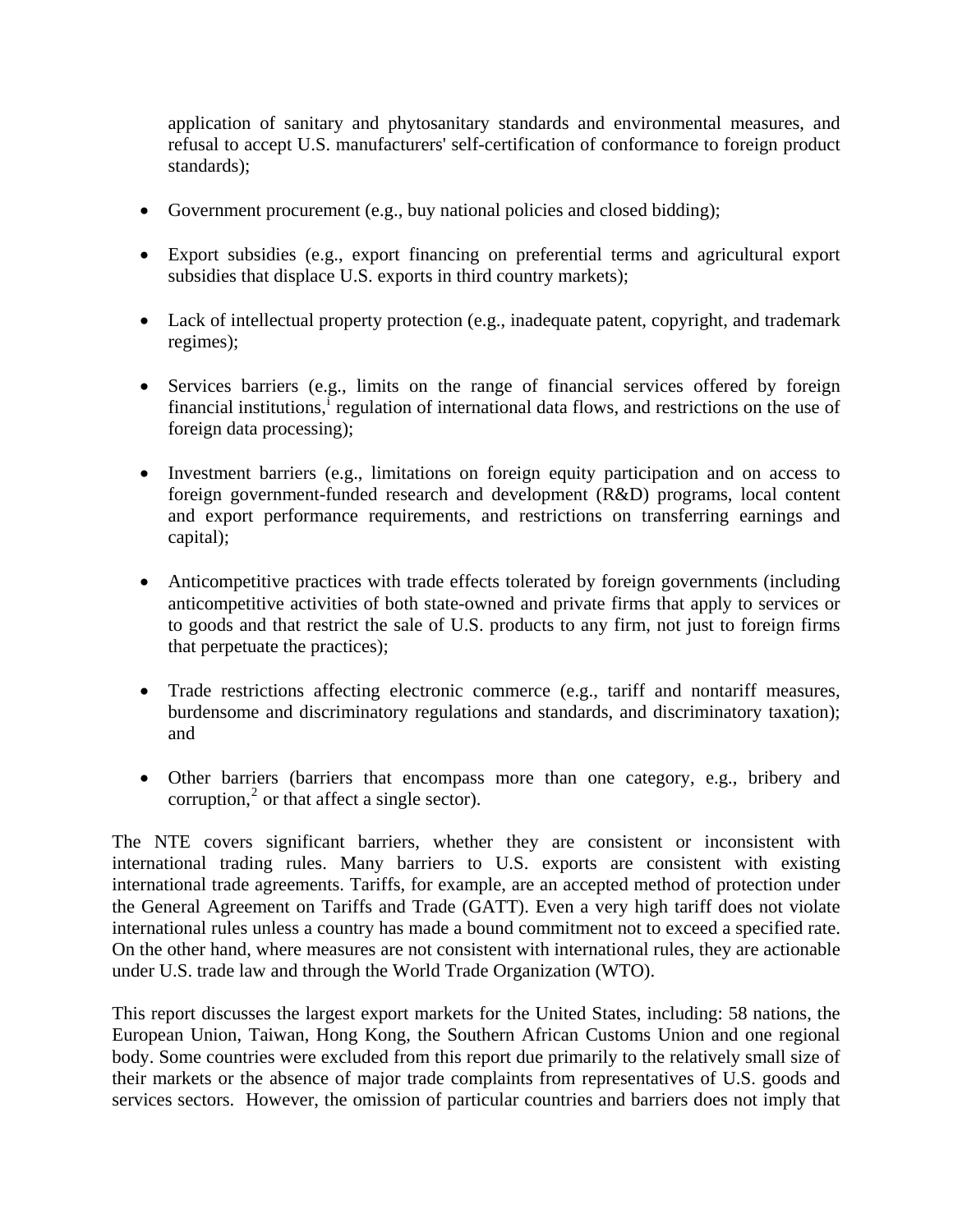they are not of concern to the United States. Based on an assessment of the evolving nature of U.S. trade and investment relationships in the various regions of the world, in particular the continued movement away from central planning toward a market orientation, Cambodia and Laos have been added to the report**.** This recognizes the impact of a number of factors as both countries rapidly increase their integration into the world trading system. Both countries are implementing trade agreements with the United States. Cambodia is also implementing its WTO accession obligations while Laos is negotiating WTO accession.

The merchandise trade data contained in the NTE report are based on total U.S. exports, free alongside  $(f.a.s.)^3$  $(f.a.s.)^3$  value, and general U.S. imports, customs value, as reported by the Bureau of the Census, Department of Commerce. (NOTE: These data are ranked according to size of export market in the Appendix). The services data are from the October 2005 issue of the Survey of Current Business (collected from the Bureau of Economic Analysis, Department of Commerce). The direct investment data are from the September 2005 issue of the Survey of Current Business (collected from the Bureau of Economic Analysis, Department of Commerce).

## **TRADE IMPACT ESTIMATES AND FOREIGN BARRIERS**

Wherever possible, this report presents estimates of the impact on U.S. exports of specific foreign trade barriers or other trade distorting practices. However, it must be understood that these estimates are only approximations. Also, where consultations related to specific foreign practices were proceeding at the time this report was published, estimates were excluded, in order to avoid prejudice to those consultations.

The estimates included in this report constitute an attempt to assess quantitatively the potential effect of removing certain foreign trade barriers on particular U.S. exports. However, the estimates cannot be used to determine the total effect upon U.S. exports to either the country in which a barrier has been identified or to the world in general. In other words, the estimates contained in this report cannot be aggregated in order to derive a total estimate of gain in U.S. exports to a given country or the world.

Trade barriers or other trade distorting practices affect U.S. exports to another country because these measures effectively impose costs on such exports that are not imposed on goods produced domestically in the importing country. In theory, estimating the impact of a foreign trade measure upon U.S. exports of goods requires knowledge of the (extra) cost the measure imposes upon them, as well as knowledge of market conditions in the United States, in the country imposing the measure, and in third countries. In practice, such information often is not available.

Where sufficient data exist, an approximate impact of tariffs upon U.S. exports can be derived by obtaining estimates of supply and demand price elasticities in the importing country and in the United States. Typically, the U.S. share of imports is assumed to be constant. When no calculated price elasticities are available, reasonable postulated values are used. The resulting estimate of lost U.S. exports is approximate, depends upon the assumed elasticities, and does not necessarily reflect changes in trade patterns with third countries. Similar procedures are followed to estimate the impact upon our exports of subsidies that displace U.S. exports in third country markets.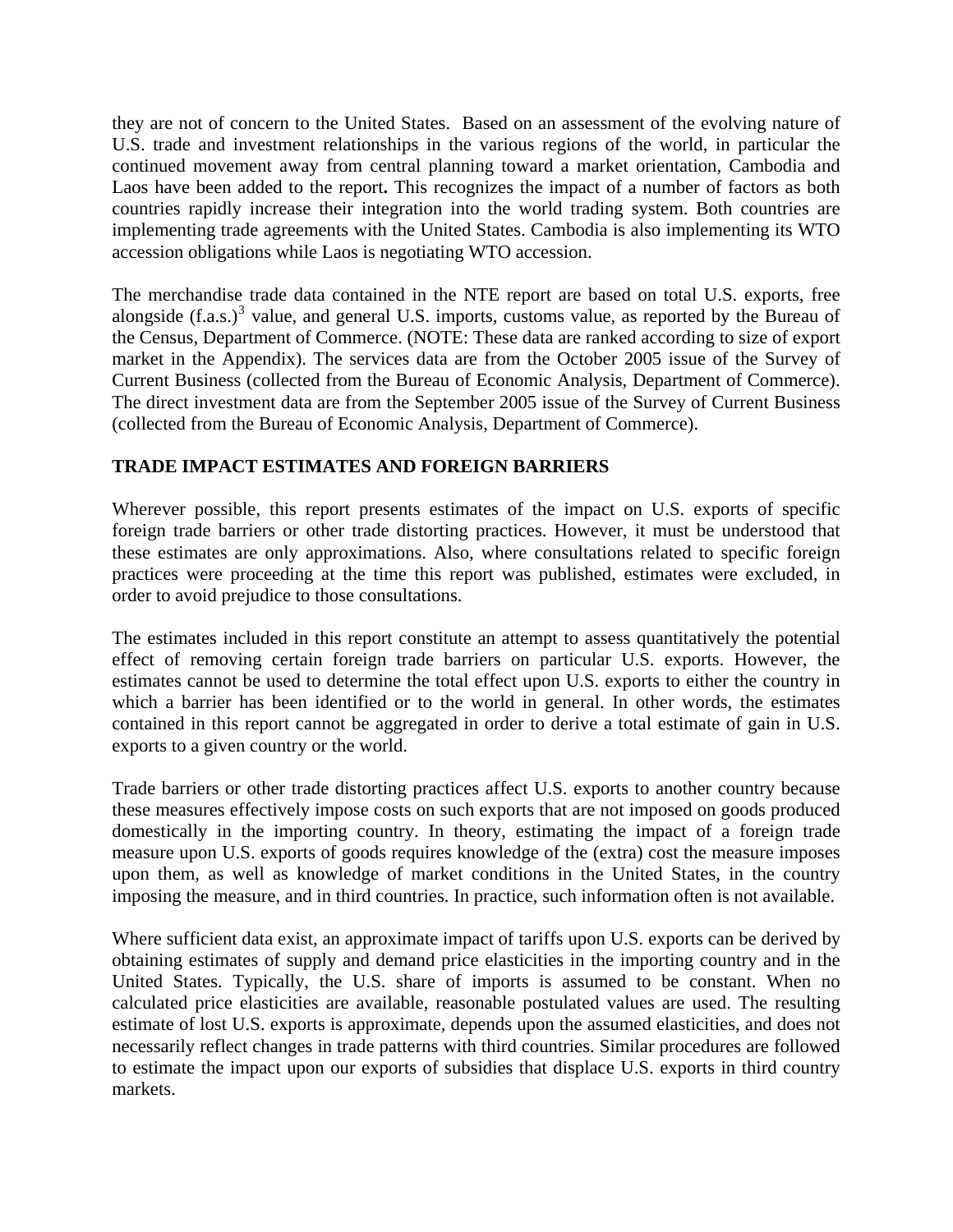The task of estimating the impact of nontariff measures on U.S. exports is far more difficult, since there is no readily available estimate of the additional cost these restrictions impose upon imports. Quantitative restrictions or import licenses limit (or discourage) imports and thus raise domestic prices, much as a tariff does. However, without detailed information on price differences between countries and on relevant supply and demand conditions, it is difficult to derive the estimated effects of these measures upon U.S. exports. Similarly, it is difficult to quantify the impact upon U.S. exports (or commerce) of other foreign practices such as government procurement policies, nontransparent standards, or inadequate intellectual property rights protection.

In some cases, particular U.S. exports are restricted by both foreign tariff and nontariff barriers. For the reasons stated above, it may be difficult to estimate the impact of such nontariff barriers on U.S. exports. When the value of actual U.S. exports is reduced to an unknown extent by one or more than one nontariff measure, it then becomes derivatively difficult to estimate the effect of even the overlapping tariff barriers on U.S. exports.

The same limitations that affect the ability to estimate the impact of foreign barriers upon U.S. goods exports apply to U.S. services exports. Furthermore, the trade data on services exports are extremely limited and of questionable reliability. For these reasons, estimates of the impact of foreign barriers on trade in services also are difficult to compute.

With respect to investment barriers, there are no accepted techniques for estimating the impact of such barriers on U.S. investment flows. For this reason, no such estimates are given in this report. The NTE includes generic government regulations and practices which are not product-specific. These are among the most difficult types of foreign practices for which to estimate trade effects.

In the context of trade actions brought under U.S. law, estimations of the impact of foreign practices on U.S. commerce are substantially more feasible. Trade actions under U.S. law are generally product-specific and therefore more tractable for estimating trade effects. In addition, the process used when a specific trade action is brought will frequently make available non-U.S. Government data (U.S. company or foreign sources) otherwise not available in the preparation of a broad survey such as this report.

In some cases, industry valuations estimating the financial effects of barriers are contained in the report. The methods computing these valuations are sometimes uncertain. Hence, their inclusion in the NTE report should not be construed as a U.S. Government endorsement of the estimates they reflect.

March 2006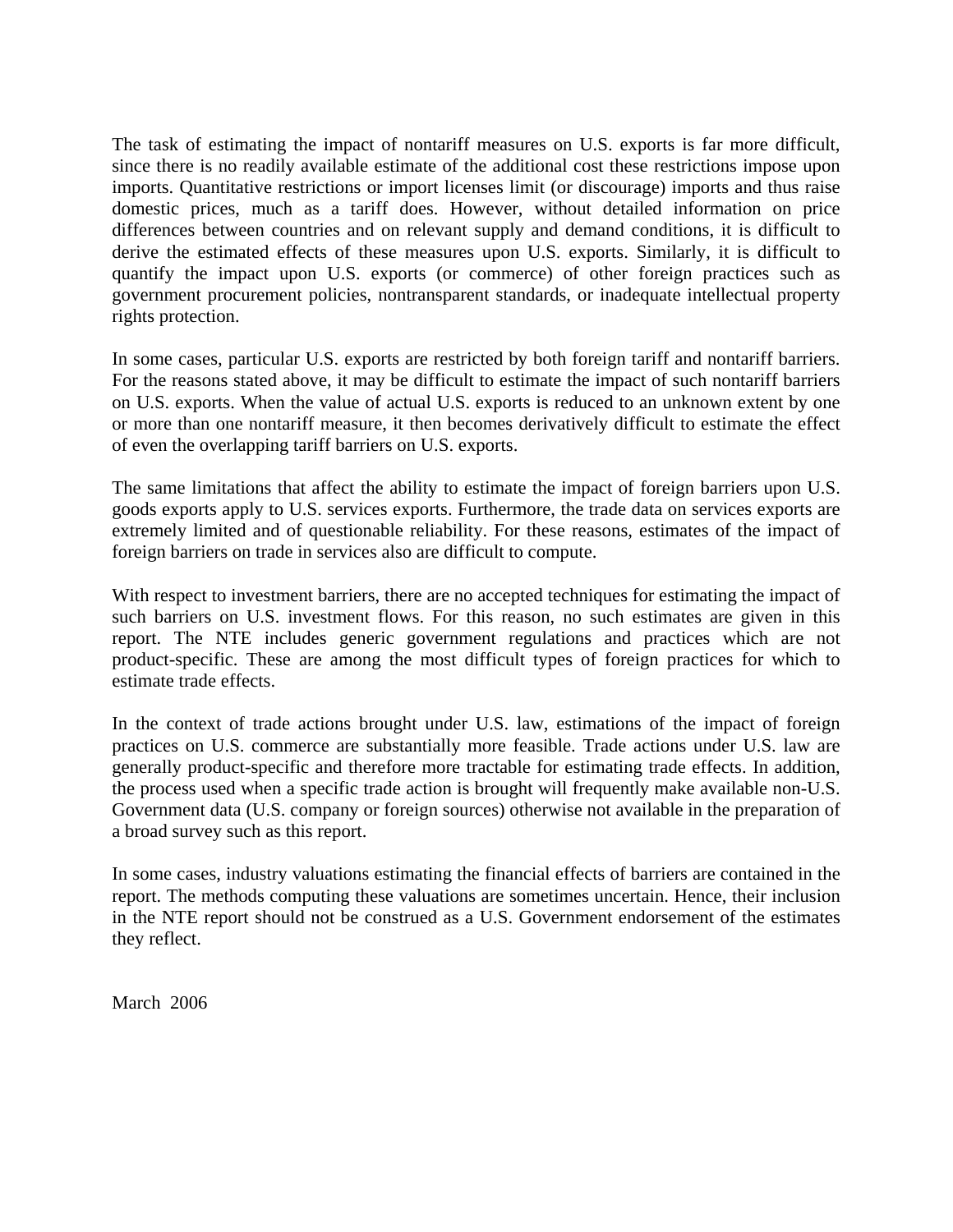## **Endnotes**

 $\overline{a}$ 

1. The current NTE report covers only those financial services-related market access issues brought to the attention of USTR by outside sources. For the reader interested in a more comprehensive discussion of financial services barriers, the Treasury Department publishes quadrennially the National Treatment Study. Prepared in collaboration with the Secretary of State, the Office of the Comptroller of the Currency, the Federal Reserve Board, the Federal Deposit Insurance Corporation, the Securities and Exchange Commission, and the Department of Commerce, the Study analyzes in detail treatment of U.S. commercial banks and securities firms in foreign markets. It is intended as an authoritative reference for assessing financial services regimes abroad.

2. Corruption is an impediment to trade, a serious barrier to development, and a direct threat to our collective security. Corruption takes many forms and affects trade and development in different ways. In many countries, it affects customs practices, licensing decisions, and the awarding of government procurement contracts. If left unchecked, bribery and corruption can negate market access gained through trade negotiations, undermine the foundations of the international trading system, and frustrate broader reforms and economic stabilization programs. Corruption also hinders development and contributes to the cycle of poverty.

Information on specific problems associated with bribery and corruption is difficult to obtain, particularly since perpetrators go to great lengths to conceal their activities. Nevertheless, a consistent complaint from U.S. firms is that they have experienced situations that suggest corruption has played a role in the award of billions of dollars of foreign contracts and delayed or prevented the efficient movement of goods. Since the United States enacted the Foreign Corrupt Practices Act (FCPA) in 1977, U.S. companies have been prohibited from bribing foreign public officials, and numerous other domestic laws discipline corruption of public officials at the state and federal levels. The United States is committed to the active enforcement of the FCPA.

The United States Government has taken a leading role in addressing bribery and corruption in international business transactions and has made real progress over the past quarter century building international coalitions to fight bribery and corruption. Bribery and corruption are now being addressed in a number of fora. Some of these initiatives are now yielding positive results.

The United States Government led efforts to launch the Organization for Economic Cooperation and Develpoment (OECD) Convention on Combating Bribery of Foreign Public Officials in International Business Transactions (Antibribery Convention). In November 1997, the United States and 33 other nations adopted the Antibribery Convention, which currently is in force for 36 countries, including the United States. The Antibribery Convention obligates its parties to criminalize the bribery of foreign public officials in the conduct of international business. It is aimed at proscribing the activities of those who offer, promise, or pay a bribe. (For additional information, see [www.export.gov/tcc](http://www.export.gov/tcc) and [www.oecd.org\)](http://www.oecd.org/).

The United States played a critical role in the successful conclusion of negotiations that produced the United Nations Convention Against Corruption, the first global anti-corruption instrument. The Convention was opened for signature in December 2003, and is pending entry into force. The Convention requires countries to adopt such measures as may be necessary to criminalize fundamental anticorruption offenses, including bribery of domestic as well as foreign public officials. As of early March 2006, one hundred forty-one countries, including the United States, have signed the Convention and forty-nine have ratified it.

In March 1996, countries in the Western Hemisphere concluded negotiation of the Inter-American Convention Against Corruption (Inter-American Convention). The Inter-American Convention, a direct result of the Summit of the Americas Plan of Action, requires that parties criminalize bribery throughout the region. The Inter-American Convention entered into force in March 1997. The United States signed the Inter-American Convention on June 2, 1996 and deposited its instrument of ratification with the Organization of American States (OAS) on September 29, 2000. Twenty-eight of the thirty-three parties to the Inter-American Convention, including the United States, participate in a Follow-up Mechanism conducted under the auspices of the OAS to monitor implementation of the